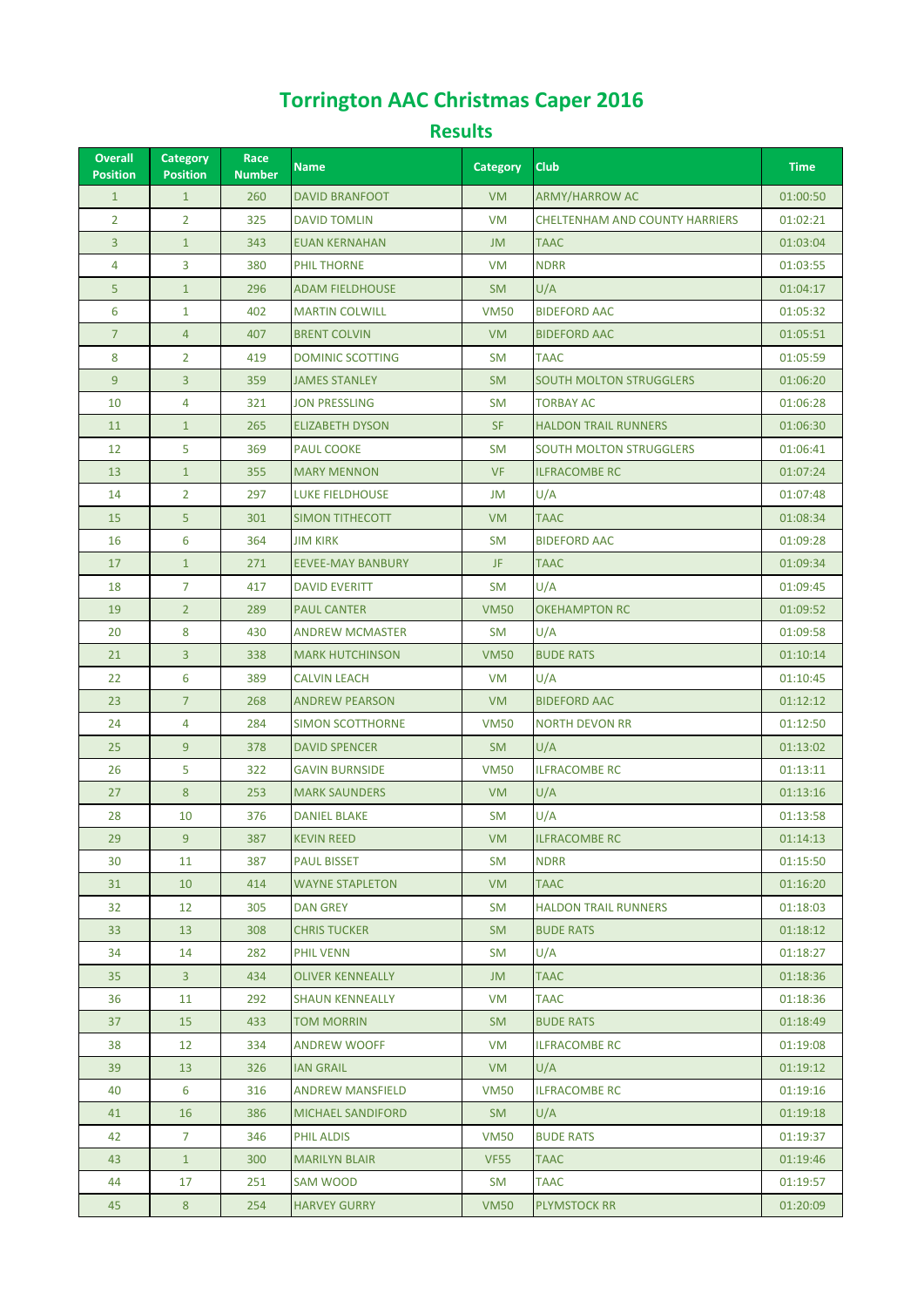| 46 | 14             | 411 | <b>CHRISTOPHER JOHNS</b>  | VM          | U/A                                | 01:20:16 |
|----|----------------|-----|---------------------------|-------------|------------------------------------|----------|
| 47 | $\mathbf{1}$   | 323 | <b>CATHY PARKINSON</b>    | <b>VF45</b> | <b>TORBAY AC</b>                   | 01:20:20 |
| 48 | $\overline{2}$ | 384 | <b>SARAH FRANCIS</b>      | <b>VF</b>   | <b>NDRR</b>                        | 01:20:33 |
| 49 | 18             | 388 | <b>STEWART GOODING</b>    | <b>SM</b>   | U/A                                | 01:21:17 |
| 50 | $\overline{2}$ | 255 | <b>MARIA ANTHONY</b>      | <b>VF45</b> | <b>CHEPSTOW HARRIERS</b>           | 01:21:28 |
| 51 | 19             | 247 | <b>ROBERT CURTIS</b>      | <b>SM</b>   | <b>BUDE RATS</b>                   | 01:21:34 |
| 52 | 9              | 379 | <b>MARK OGDEN</b>         | <b>VM50</b> | <b>NDRR</b>                        | 01:21:52 |
| 53 | 20             | 398 | <b>TIM BAKER</b>          | <b>SM</b>   | <b>SOUTH MOLTON STRUGGLERS</b>     | 01:22:26 |
| 54 | $\mathbf{1}$   | 358 | <b>TIM JONES</b>          | <b>VM60</b> | <b>NDRR</b>                        | 01:22:33 |
| 55 | 21             | 442 | <b>MARSH PULLEN</b>       | <b>SM</b>   | U/A                                | 01:22:58 |
| 56 | 22             | 333 | DAN HUNTER                | <b>SM</b>   | <b>FLYING SPAGHETTI MONSTER RC</b> | 01:23:08 |
| 57 | 15             | 269 | <b>GILES WOOD</b>         | <b>VM</b>   | U/A                                | 01:23:29 |
| 58 | 10             | 409 | <b>RICHARD WILSON</b>     | <b>VM50</b> | <b>TAAC</b>                        | 01:23:32 |
| 59 | $\mathbf{3}$   | 406 | <b>SARA COLVIN</b>        | <b>VF45</b> | <b>BIDEFORD AAC</b>                | 01:23:34 |
| 60 | 11             | 339 | <b>ANDREW SAMUEL</b>      | <b>VM50</b> | <b>SOUTH MOLTON STRUGGLERS</b>     | 01:23:45 |
| 61 | 2 <sup>2</sup> | 349 | <b>BARRY EDWARDS</b>      | <b>VM60</b> | <b>NDRR</b>                        | 01:23:54 |
| 62 | 16             | 383 | <b>MIKE BAKER</b>         | <b>VM</b>   | <b>OKEHAMPTON RC</b>               | 01:24:07 |
| 63 | $\overline{4}$ | 400 | <b>SHARON DAW</b>         | <b>VF45</b> | <b>EAST CORNWALL</b>               | 01:24:23 |
| 64 | 3              | 294 | <b>MAURICE COCKWILL</b>   | <b>VM60</b> | <b>TAAC</b>                        | 01:24:29 |
| 65 | 12             | 375 | <b>NICK BLAKE</b>         | <b>VM50</b> | <b>OSWESTRY OLYMPIANS</b>          | 01:24:34 |
| 66 | 5              | 293 | <b>LORRAINE KENNEALLY</b> | <b>VF45</b> | <b>TAAC</b>                        | 01:24:44 |
| 67 | 13             | 397 | <b>SIMON OLIVER</b>       | <b>VM50</b> | <b>ILFRACOMBE RC</b>               | 01:24:51 |
| 68 | 4              | 373 | <b>LESLIE REED</b>        | <b>VM60</b> | <b>TAAC</b>                        | 01:25:31 |
| 69 | 23             | 315 | <b>MATTHEW MOLTON</b>     | SM.         | <b>TOWN AND COUNTRY HARRIERS</b>   | 01:25:39 |
| 70 | 14             | 440 | <b>NICK STURTRIDGE</b>    | <b>VM50</b> | <b>BIDEFORD AAC</b>                | 01:26:00 |
| 71 | 6              | 270 | <b>NAT BANBURY</b>        | <b>VF45</b> | <b>TAAC</b>                        | 01:26:12 |
| 72 | 15             | 267 | PHIL PENNINGTON           | <b>VM50</b> | <b>SOUTH MOLTON STRUGGLERS</b>     | 01:26:27 |
| 73 | $\mathbf{3}$   | 404 | <b>LUISE THOMAS</b>       | <b>VF</b>   | <b>NDRR</b>                        | 01:26:41 |
| 74 | 17             | 403 | PETE THOMAS               | <b>VM</b>   | U/A                                | 01:26:41 |
| 75 | 24             | 418 | <b>ED HILLMAN</b>         | <b>SM</b>   | U/A                                | 01:27:05 |
| 76 | 25             | 337 | DOMINIC SMALLWOOD         | <b>SM</b>   | U/A                                | 01:27:13 |
| 77 | 26             | 336 | <b>CARL DAVIES</b>        | <b>SM</b>   | U/A                                | 01:27:20 |
| 78 | 18             | 415 | <b>DAVID BURBRIDGE</b>    | VM          | U/A                                | 01:27:22 |
| 79 | 16             | 367 | <b>TIM DONOVAN</b>        | <b>VM50</b> | <b>TEINGBRIDGE TROTTERS</b>        | 01:27:36 |
| 80 | 4              | 354 | SARAH BOARD               | <b>VF</b>   | <b>EAST LONDON RUNNERS</b>         | 01:28:00 |
| 81 | 17             | 427 | <b>PAUL DREW</b>          | <b>VM50</b> | U/A                                | 01:28:12 |
| 82 | 27             | 426 | <b>JAMES MILLICHOPE</b>   | SM          | U/A                                | 01:28:12 |
| 83 | 18             | 252 | <b>DAVID CROWTHER</b>     | <b>VM50</b> | <b>BIDEFORD AAC</b>                | 01:28:50 |
| 84 | 5              | 365 | <b>DAVID PROFFITT</b>     | <b>VM60</b> | <b>LLISWERRY RUNNERS</b>           | 01:29:02 |
| 85 | 7 <sup>1</sup> | 374 | <b>KATRINA SMALE</b>      | <b>VF45</b> | U/A                                | 01:29:13 |
| 86 | 8              | 324 | NICOLA DAVIES             | <b>VF45</b> | <b>SWRR</b>                        | 01:29:33 |
| 87 | 19             | 394 | <b>JOHN BEWES</b>         | <b>VM50</b> | U/A                                | 01:29:40 |
| 88 | 20             | 291 | <b>DAVID MEARDON</b>      | <b>VM50</b> | <b>HATHERLEIGH</b>                 | 01:29:45 |
| 89 | 9              | 401 | <b>HELEN COLWILL</b>      | <b>VF45</b> | <b>BIDEFORD AAC</b>                | 01:29:51 |
| 90 | 6              | 261 | <b>HUGH MUIRHEAD</b>      | <b>VM60</b> | <b>NORTH DEVON RR</b>              | 01:30:10 |
| 91 | $\overline{7}$ | 288 | LES PITTWOOD              | <b>VM60</b> | U/A                                | 01:30:32 |
| 92 | 10             | 441 | <b>KENNY JAMES</b>        | <b>VF45</b> | U/A                                | 01:30:33 |
| 93 | 21             | 432 | <b>GUY BOSWELL</b>        | <b>VM50</b> | PLYMOUTH MUSKETEERS                | 01:30:57 |
| 94 | 28             | 439 | PHIL LACEY                | SM          | <b>BIDEFORD AAC</b>                | 01:30:58 |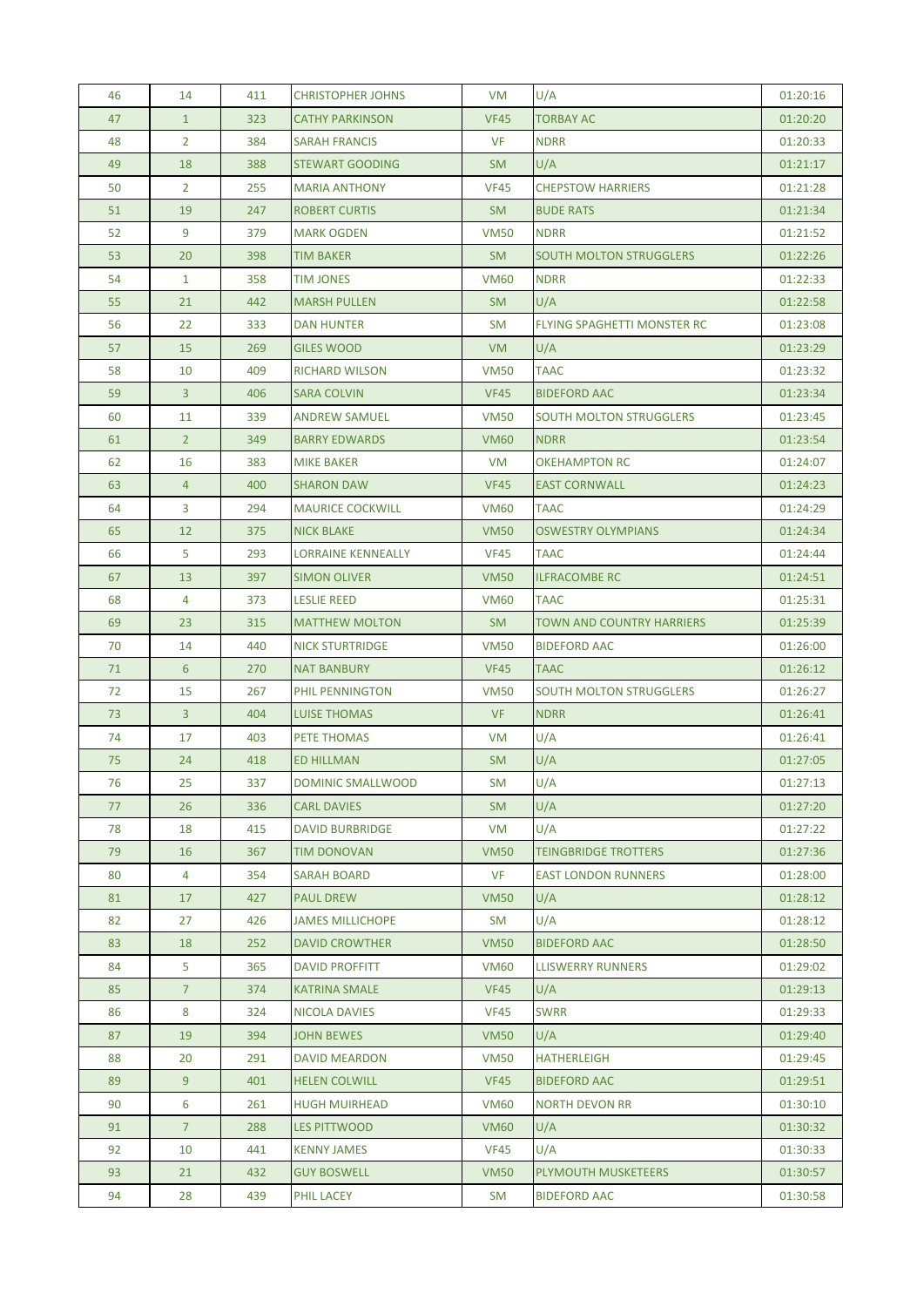| 95  | 5              | 259 | <b>MICHELLE BRIGHT</b>      | <b>VF</b>   | <b>BIDEFORD AAC</b>            | 01:31:03 |
|-----|----------------|-----|-----------------------------|-------------|--------------------------------|----------|
| 96  | 22             | 258 | <b>CLIVE BRIGHT</b>         | <b>VM50</b> | <b>BIDEFORD AAC</b>            | 01:31:04 |
| 97  | $2^{\circ}$    | 272 | <b>VICKY DUNGAY</b>         | <b>VF55</b> | <b>INSTINCTIVE SPORT</b>       | 01:31:09 |
| 98  | 19             | 392 | <b>CRAIG FRITZSCHE</b>      | VM          | U/A                            | 01:31:41 |
| 99  | 11             | 361 | <b>SAL GREENSLADE</b>       | <b>VF45</b> | <b>SOUTH MOLTON STRUGGLERS</b> | 01:31:47 |
| 100 | 8              | 306 | <b>ALEC MCLAREN</b>         | <b>VM60</b> | <b>BIDEFORD AAC</b>            | 01:32:56 |
| 101 | $6^{\circ}$    | 312 | <b>EMMA GOODING</b>         | <b>VF</b>   | U/A                            | 01:33:04 |
| 102 | $\overline{2}$ | 366 | <b>HEATHER COOKE</b>        | <b>SF</b>   | <b>SOUTH MOLTON STRUGGLERS</b> | 01:33:17 |
| 103 | 9              | 391 | <b>MIKE DAVIES</b>          | <b>VM60</b> | TORBAY AC                      | 01:33:24 |
| 104 | $\overline{7}$ | 412 | <b>DEBORAH FREEMAN</b>      | <b>VF</b>   | <b>ILFRACOMBE RC</b>           | 01:34:42 |
| 105 | 12             | 310 | <b>SUE STANDFORD</b>        | <b>VF45</b> | U/A                            | 01:35:28 |
| 106 | 3              | 279 | <b>HELEN KEYES</b>          | <b>SF</b>   | U/A                            | 01:35:58 |
| 107 | 29             | 280 | <b>SIMON MARSH</b>          | <b>SM</b>   | U/A                            | 01:35:58 |
| 108 | 13             | 424 | LINDA PICKARD               | <b>VF45</b> | <b>LAUNCESTON RR</b>           | 01:36:45 |
| 109 | 23             | 413 | <b>PAULCHINW</b>            | <b>VM50</b> | U/A                            | 01:36:59 |
| 110 | 14             | 317 | <b>KATRINA DEARSAN</b>      | <b>VF45</b> | <b>NDRR</b>                    | 01:37:29 |
| 111 | 15             | 304 | <b>RUTH HENRY</b>           | <b>VF45</b> | <b>NORTH DEVON RR</b>          | 01:37:29 |
| 112 | 20             | 437 | <b>GARY NEW</b>             | VM          | U/A                            | 01:37:54 |
| 113 | 10             | 335 | <b>ROBERT FRANCE</b>        | <b>VM60</b> | <b>ND TRIATLON CLUB</b>        | 01:37:55 |
| 114 | 16             | 363 | <b>DEBBIE BUTT</b>          | <b>VF45</b> | U/A                            | 01:37:58 |
| 115 | 24             | 287 | <b>DOUG JENKIN</b>          | <b>VM50</b> | <b>BIDEFORD AAC</b>            | 01:38:03 |
| 116 | 17             | 295 | <b>VICKY FIELDHOUSE</b>     | <b>VF45</b> | U/A                            | 01:38:08 |
| 117 | 25             | 319 | <b>CHARLIE DAVIES</b>       | <b>VM50</b> | <b>BAAC</b>                    | 01:38:08 |
| 118 | 18             | 356 | <b>PAULA KINGDON</b>        | <b>VF45</b> | <b>NDRR</b>                    | 01:38:16 |
| 119 | 26             | 320 | <b>TIM OKE</b>              | <b>VM50</b> | U/A                            | 01:38:39 |
| 120 | 27             | 327 | <b>ANTHONY MUNN</b>         | <b>VM50</b> | U/A                            | 01:38:39 |
| 121 | 30             | 396 | <b>CHRIS MARTIN</b>         | <b>SM</b>   | U/A                            | 01:39:02 |
| 122 | 21             | 370 | <b>MICHAEL COUSINS</b>      | <b>VM</b>   | U/A                            | 01:39:59 |
| 123 | 22             | 429 | <b>HEATH PETTIFER</b>       | VM.         | <b>TORRINGTON BOXING CLUB</b>  | 01:40:04 |
| 124 | 23             | 405 | <b>MARK FUNDREY</b>         | <b>VM</b>   | <b>BIDEFORD AAC</b>            | 01:40:22 |
| 125 | 31             | 256 | <b>LEWIS GLOVER</b>         | <b>SM</b>   | U/A                            | 01:41:03 |
| 126 | 19             | 436 | <b>SAMARA ISMAEL</b>        | <b>VF45</b> | <b>NDRR</b>                    | 01:41:23 |
| 127 | $\overline{4}$ | 275 | <b>KATIE BAKER</b>          | SF.         | U/A                            | 01:41:40 |
| 128 | 20             | 410 | <b>OONAGH WILSON</b>        | <b>VF45</b> | U/A                            | 01:42:02 |
| 129 | 11             | 423 | <b>NIGEL CORNISH</b>        | <b>VM60</b> | TAAC                           | 01:42:02 |
| 130 | 28             | 381 | <b>ADE SEEL</b>             | <b>VM50</b> | U/A                            | 01:42:26 |
| 131 | 21             | 357 | <b>JAYNE CHANTES</b>        | <b>VF45</b> | U/A                            | 01:42:38 |
| 132 | 8              | 368 | <b>EMMA PEAREY</b>          | <b>VF</b>   | <b>TEINGBRIDGE TROTTERS</b>    | 01:42:53 |
| 133 | 9              | 399 | RACHAEL POMEROY             | <b>VF</b>   | <b>BRADWORTHY RUNNRS</b>       | 01:42:57 |
| 134 | 10             | 309 | <b>SARAH RICHARDSON</b>     | <b>VF</b>   | U/A                            | 01:43:00 |
| 135 | 22             | 307 | <b>STEPHANIE HEADON</b>     | <b>VF45</b> | <b>NORTH DEVON RR</b>          | 01:43:03 |
| 136 | 11             | 420 | <b>TRACEY BROWN</b>         | <b>VF</b>   | U/A                            | 01:43:04 |
| 137 | 12             | 421 | SARAH CASAVIEILLE-LACAZE    | <b>VF</b>   | U/A                            | 01:43:05 |
| 138 | 23             | 348 | <b>KATHRYN EDWARD</b>       | <b>VF45</b> | <b>NDRR</b>                    | 01:43:50 |
| 139 | 24             | 290 | <b>CHRIS DORAIN</b>         | VM          | <b>HATHERLEIGH</b>             | 01:44:40 |
| 140 | 3              | 347 | <b>CAROLINE TAPLIN</b>      | <b>VF45</b> | U/A                            | 01:44:47 |
| 140 | $\mathbf{3}$   | 360 | <b>AGGIE CLINCH</b>         | <b>VF55</b> | <b>NDRR</b>                    | 01:45:14 |
| 141 | 5              | 276 | <b>CATHERINE BRIMACOMBE</b> | <b>SF</b>   | U/A                            | 01:45:32 |
| 142 | 25             | 377 | <b>PAUL RODNEY</b>          | <b>VM</b>   | U/A                            | 01:45:35 |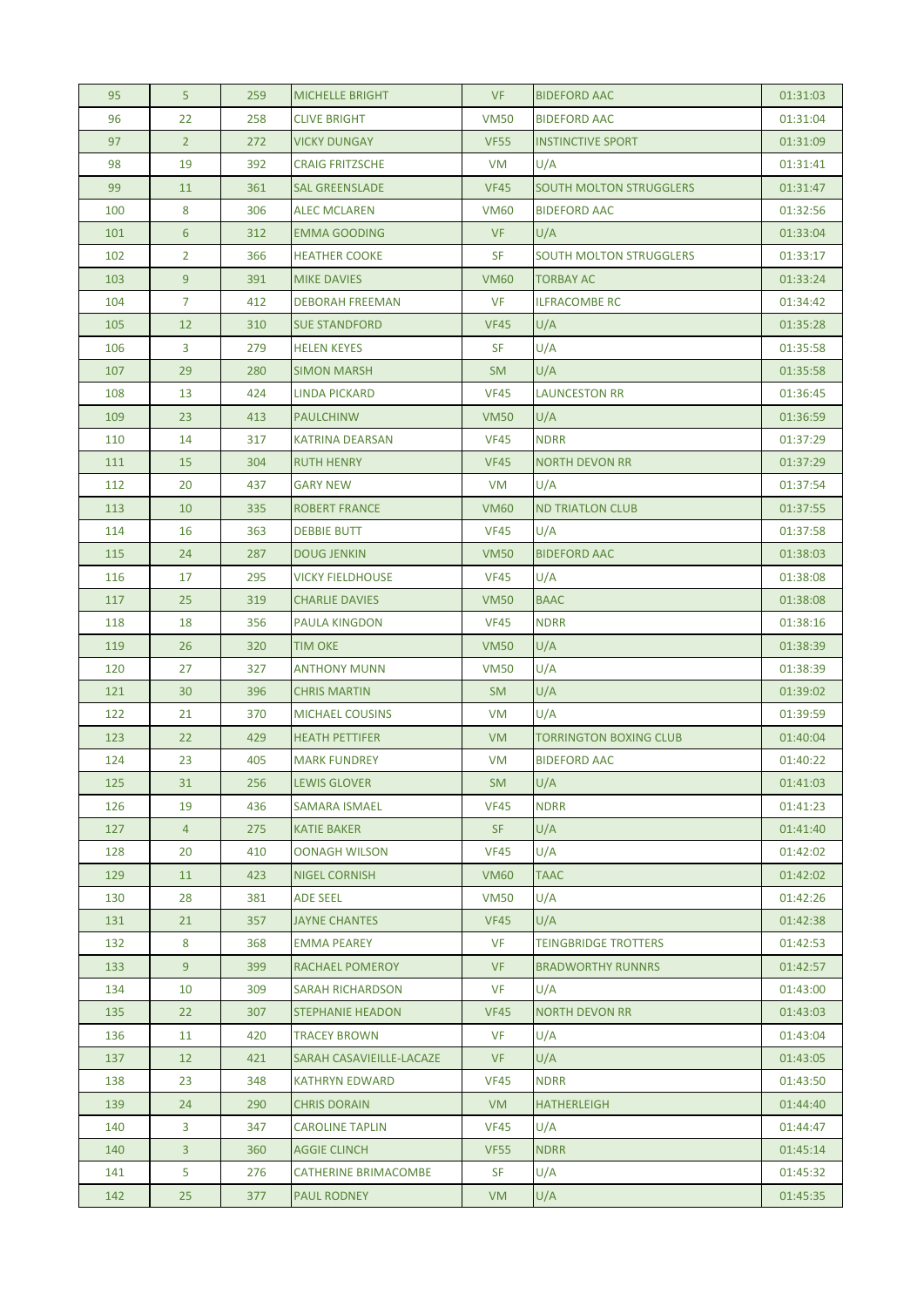| 143 | $12 \overline{ }$ | 283 | PHILIP THOMAS              | <b>VM60</b> | <b>BIDEFORD AAC</b>            | 01:45:42 |
|-----|-------------------|-----|----------------------------|-------------|--------------------------------|----------|
| 144 | 13                | 344 | <b>SARAH MARSHALL</b>      | <b>VF</b>   | U/A                            | 01:45:48 |
| 145 | 14                | 303 | <b>LOUISE HUNTER</b>       | <b>VF</b>   | <b>TAAC</b>                    | 01:46:15 |
| 146 | 25                | 299 | <b>MICHAELLA HILLMAN</b>   | <b>VF45</b> | <b>TAAC</b>                    | 01:46:15 |
| 147 | 6                 | 298 | <b>MEGAN GLENISTER</b>     | <b>SF</b>   | U/A                            | 01:46:15 |
| 148 | 26                | 395 | <b>SUE MARTIN</b>          | <b>VF45</b> | <b>TAAC</b>                    | 01:46:15 |
| 149 | 27                | 341 | <b>PAULINE PYKE</b>        | <b>VF45</b> | TAAC                           | 01:46:15 |
| 150 | $\overline{7}$    | 362 | LISA LEE                   | SF          | <b>TAAC</b>                    | 01:46:15 |
| 151 | 28                | 422 | <b>ANNA SQUIRE</b>         | <b>VF45</b> | <b>BIDEFORD AAC</b>            | 01:46:32 |
| 152 | $\overline{4}$    | 435 | <b>VAL HILL</b>            | <b>VF55</b> | <b>NDRR</b>                    | 01:46:45 |
| 153 | 5                 | 390 | <b>SALLY DAVIES</b>        | <b>VF55</b> | <b>TORBAY AC</b>               | 01:46:54 |
| 154 | 13                | 330 | <b>CHRIS DENT</b>          | <b>VM60</b> | <b>NDRR</b>                    | 01:47:05 |
| 155 | 32                | 393 | <b>RYAN POWNALL</b>        | SM          | U/A                            | 01:47:09 |
| 156 | 14                | 248 | <b>MIKE GOODWIN</b>        | <b>VM60</b> | U/A                            | 01:47:44 |
| 157 | 15                | 281 | <b>DAVE ANDERSON</b>       | <b>VM60</b> | <b>TAAC</b>                    | 01:48:06 |
| 158 | 26                | 318 | <b>PETER ADDISON</b>       | <b>VM</b>   | <b>ILFRACOMBE RC</b>           | 01:48:50 |
| 159 | 16                | 416 | <b>PAUL STURTRIDGE</b>     | <b>VM60</b> | <b>BIDEFORD AAC</b>            | 01:49:53 |
| 160 | 33                | 371 | <b>MARK GIBSON</b>         | <b>SM</b>   | U/A                            | 01:50:50 |
| 161 | 15                | 431 | RACHEL MCMASTER            | <b>VF</b>   | U/A                            | 01:50:59 |
| 162 | 34                | 328 | <b>CATALIN BOICU</b>       | <b>SM</b>   | U/A                            | 01:51:24 |
| 163 | 16                | 250 | <b>HELEN BRAILEY</b>       | <b>VF</b>   | U/A                            | 01:51:36 |
| 164 | 8                 | 249 | <b>CLAIRE WEARE</b>        | SF.         | U/A                            | 01:51:38 |
| 165 | 17                | 311 | <b>IAN SNOW</b>            | <b>VM60</b> | <b>TAAC</b>                    | 01:51:47 |
| 166 | 17                | 438 | <b>CHARLOTTE HENDERSON</b> | <b>VF</b>   | U/A                            | 01:52:21 |
| 167 | 6                 | 278 | <b>KERRY MORASHTI</b>      | <b>VF55</b> | <b>OKEHAMPTON RC</b>           | 01:55:49 |
| 168 | 29                | 345 | <b>MAGGIE NORGATE</b>      | <b>VF45</b> | <b>NEW FOREST ROAD RUNNERS</b> | 01:55:52 |
| 168 | 29                | 302 | <b>MICHAEL GILMORE</b>     | <b>VM60</b> | <b>BIDEFORD AAC</b>            | 01:56:14 |
| 171 | 31                | 408 | <b>CATHY WHITTINGTON</b>   | <b>VF45</b> | U/A                            | 01:52:59 |
| 170 | $\overline{7}$    | 329 | <b>JAN ROLFE</b>           | <b>VF55</b> | <b>ND TRIATLON CLUB</b>        | 01:57:15 |
| 171 | 31                | 425 | <b>DEBRA LAKE</b>          | <b>VF45</b> | U/A                            | 01:58:08 |
| 172 | 32                | 428 | <b>CLAIRE BONE</b>         | <b>VF45</b> | <b>BIDEFORD AAC</b>            | 01:58:08 |
| 173 | 18                | 331 | <b>SARAH ADNELT</b>        | <b>VF</b>   | U/A                            | 01:58:39 |
| 174 | 33                | 332 | <b>CATHERINE GARDNER</b>   | <b>VF45</b> | <b>BIDEFORD AAC</b>            | 01:58:39 |
| 175 | 29                | 372 | <b>GREG BUSHELL</b>        | <b>VM50</b> | U/A                            | 01:59:07 |
| 176 | 30                | 342 | PETER LLAMOSA              | <b>VM50</b> | <b>ILFRACOMBE RC</b>           | 01:59:39 |
| 177 | 35                | 340 | <b>WAYNE GREEN</b>         | SM.         | U/A                            | 01:59:40 |
| 178 | 9                 | 263 | <b>KATE GREEN</b>          | <b>SF</b>   | U/A                            | 02:00:04 |
| 179 | 19                | 262 | <b>SUZIE BLANCHE</b>       | <b>VF</b>   | U/A                            | 02:00:04 |
| 180 | 20                | 264 | <b>HELEN WILSON</b>        | <b>VF</b>   | U/A                            | 02:00:04 |
| 181 | 10                | 352 | <b>BECKY GALLIFORD</b>     | <b>SF</b>   | U/A                            | 02:02:44 |
| 182 | 11                | 273 | <b>CLARE POMEROY</b>       | <b>SF</b>   | U/A                            | 02:03:19 |
| 183 | 36                | 274 | <b>BEN BREWER</b>          | <b>SM</b>   | U/A                            | 02:03:19 |
| 184 | $\overline{2}$    | 313 | <b>REBECCA BLAKE</b>       | JF          | U/A                            | 02:07:15 |
| 185 | 8                 | 314 | <b>MARY RITSON</b>         | <b>VF55</b> | U/A                            | 02:07:15 |
| 186 | 21                | 353 | <b>JULIE CURTIS</b>        | VF          | U/A                            | 02:07:45 |
| 187 | 9                 | 286 | STEPHANIE STACEY           | <b>VF55</b> | U/A                            | 02:07:49 |
| 188 | 22                | 285 | <b>TRACEY FOUND</b>        | <b>VF</b>   | U/A                            | 02:07:49 |
| 189 | 10                | 351 | <b>JACKY MASSOS</b>        | <b>VF55</b> | <b>NDRR</b>                    | 02:09:41 |
| 190 | 34                | 350 | <b>TRACEY BURRIDGE</b>     | <b>VF45</b> | <b>NDRR</b>                    | 02:09:41 |